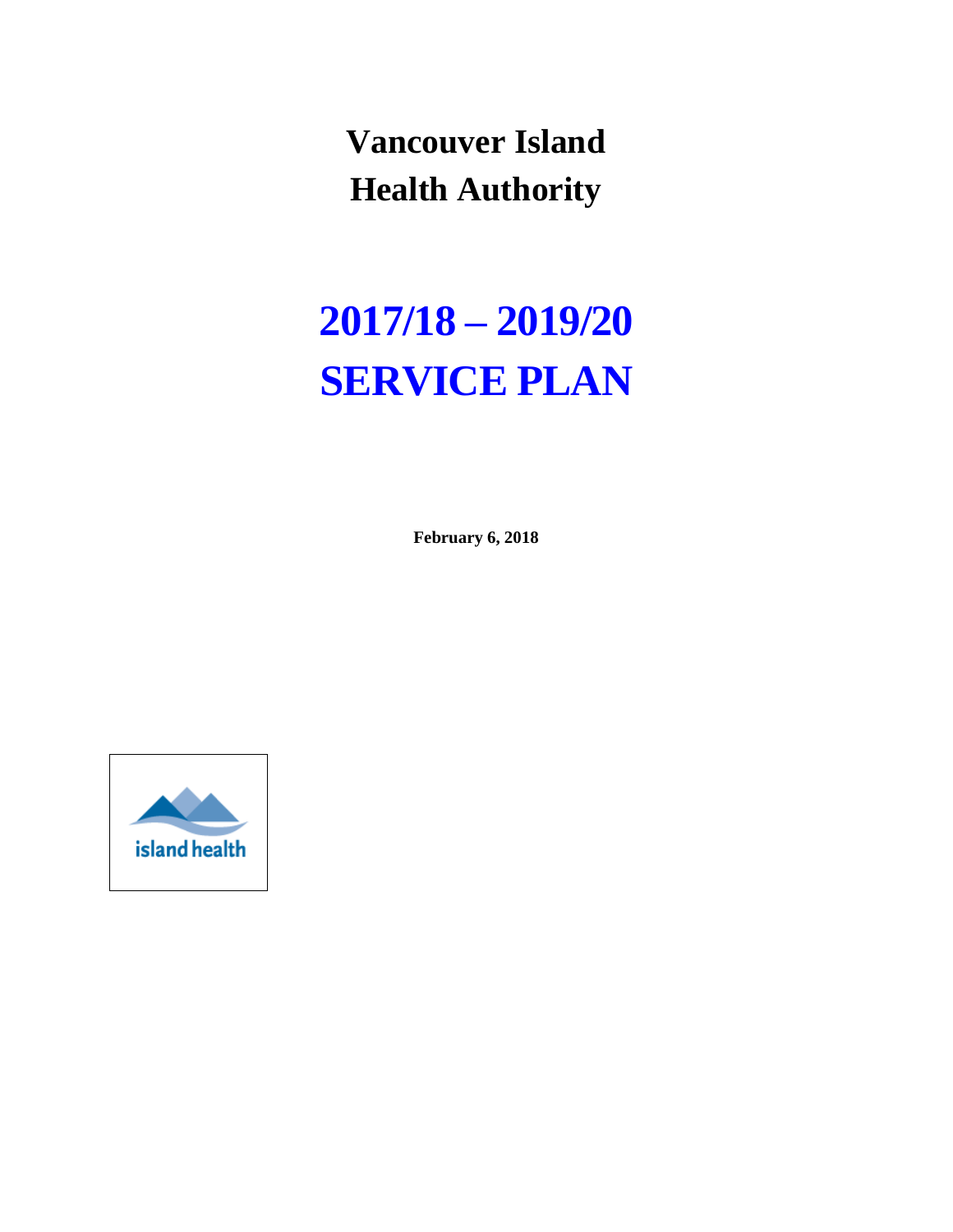For more information on the Vancouver Island Health Authority (Island Health) see Contact Information on page 18 or contact:

#### **ISLAND HEALTH**

**1952 Bay Street**

#### **Victoria, British Columbia**

#### **V8R 1J8**

or visit our website at *www.viha.ca*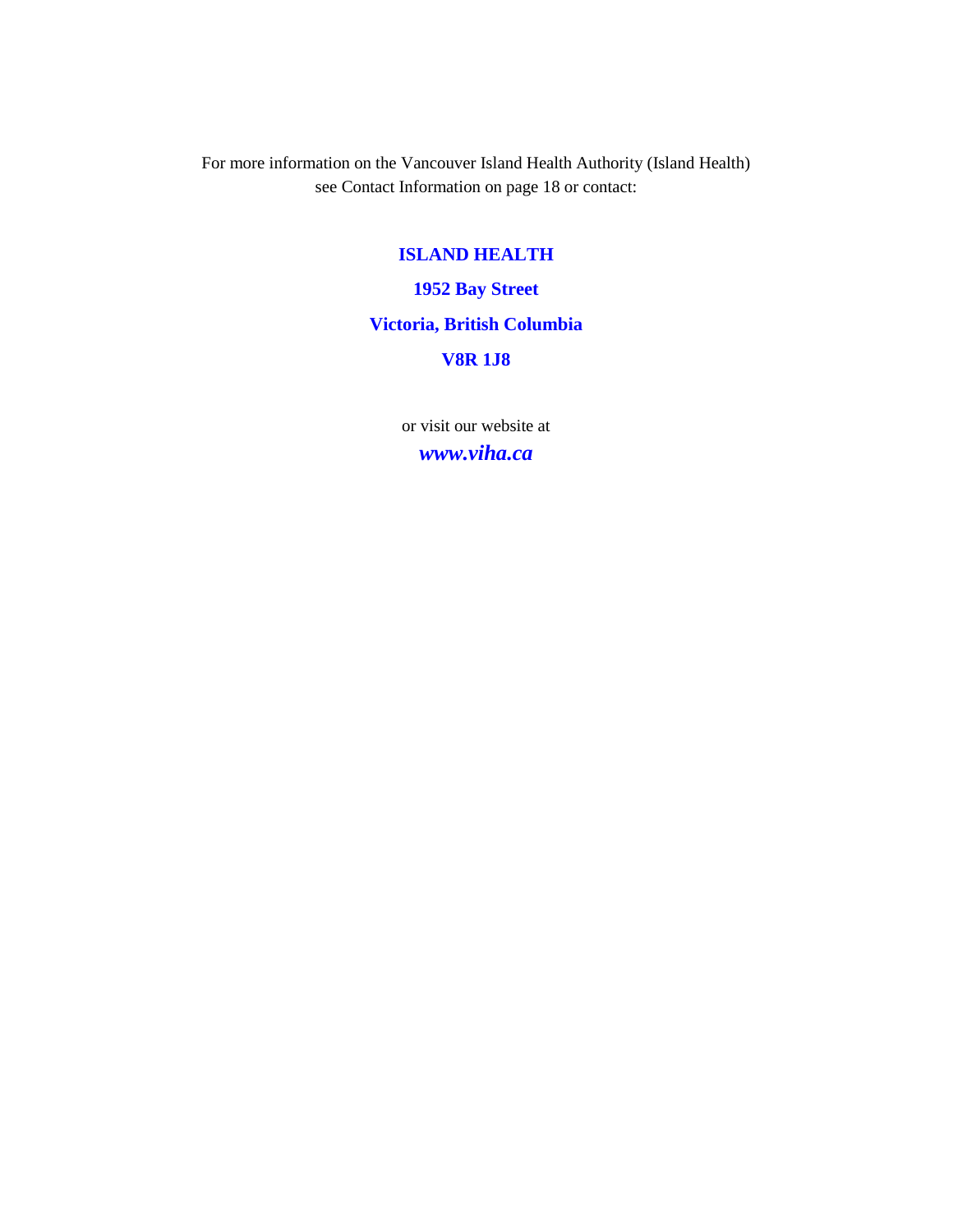## **Accountability Statement**



The *Vancouver Island Health Authority 2017/18-2019/20 Service Plan* was prepared under the Board's direction in accordance with the *Health Authorities Act* and the *Performance Reporting Principles for the British Columbia Public Sector*. The plan is consistent with government's strategic priorities and fiscal plan. The Board is accountable for the contents of the plan, including what has been included in the plan and how it has been reported. The Board is responsible for the validity and reliability of the information included in the plan.

All significant assumptions, policy decisions, events and identified risks, as

of December 22, 2017 have been considered in preparing the plan. The performance measures presented are consistent with the Taxpayer Accountability Principles and the Ministry of Health's mandate and goals, and focus on aspects critical to the organization's performance. The targets in this plan have been determined based on an assessment of the *Vancouver Island Health Authority (Island Health)* operating environment, forecast conditions, risk assessment and past performance.

Sincerely,

Keah Hollins

Leah Hollins Island Health Board Chair February 6, 2018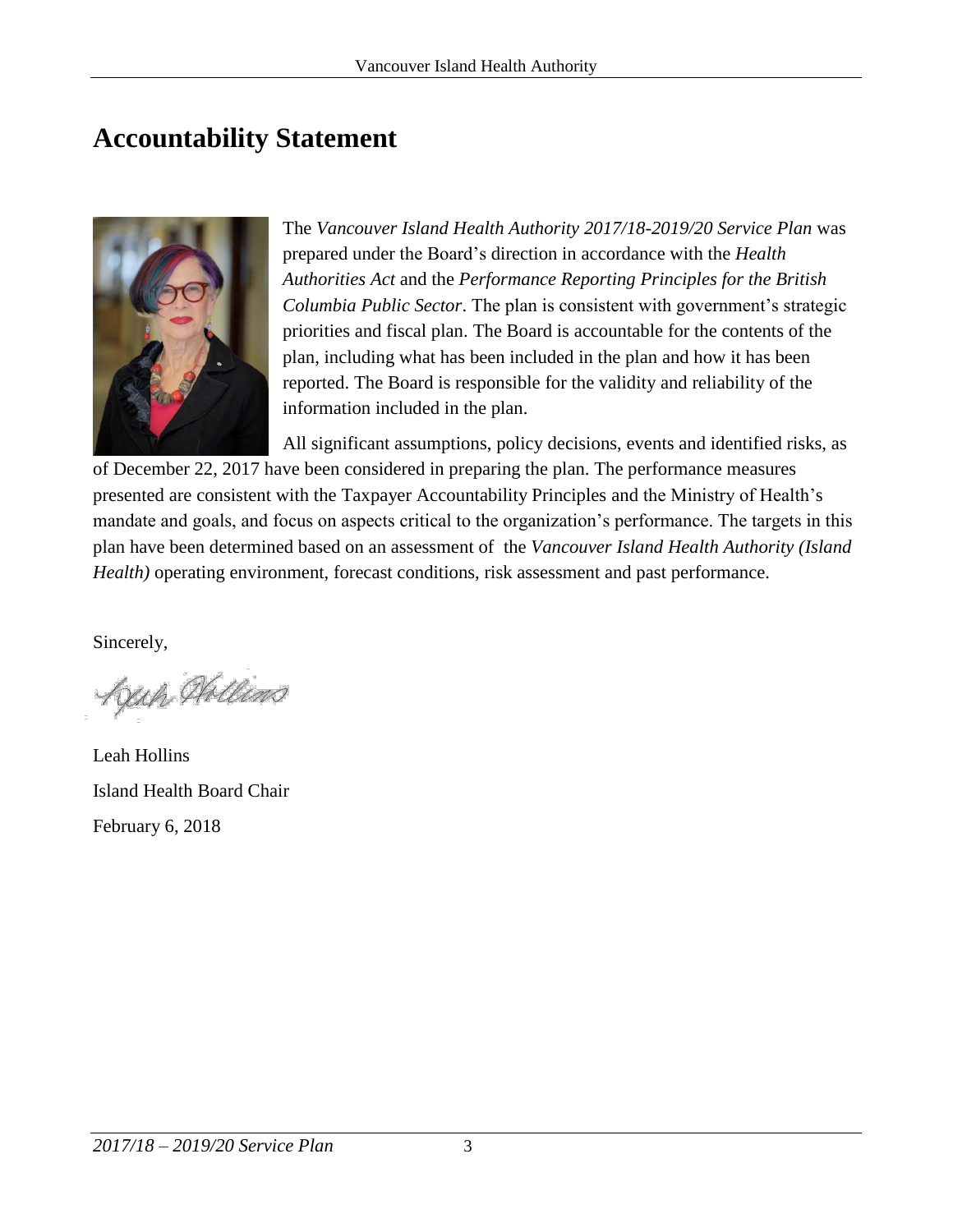# **Table of Contents**

| Accountability Statement <b>Execution</b> 3                                                                                                                                                                                    |  |
|--------------------------------------------------------------------------------------------------------------------------------------------------------------------------------------------------------------------------------|--|
| Organizational Overview <b>Exercise Science and Science And Science</b> 5                                                                                                                                                      |  |
| Strategic Direction and Context <b>Election</b> 6                                                                                                                                                                              |  |
| Goals, Objectives, Strategies and Performance Measures <b>Election Constructs</b> 7                                                                                                                                            |  |
| Resource Summary 25 and 35                                                                                                                                                                                                     |  |
|                                                                                                                                                                                                                                |  |
| Major Capital Projects 2008 and 2009 and 2009 and 2009 and 2009 and 2009 and 2009 and 2009 and 2009 and 2009 and 2009 and 2009 and 2009 and 2009 and 2009 and 2009 and 2009 and 2009 and 2009 and 2009 and 2009 and 2009 and 2 |  |
|                                                                                                                                                                                                                                |  |
| Appendices 18                                                                                                                                                                                                                  |  |
| Appendix A: Health Authority Contact Information <b>Exercise 2018</b> 18                                                                                                                                                       |  |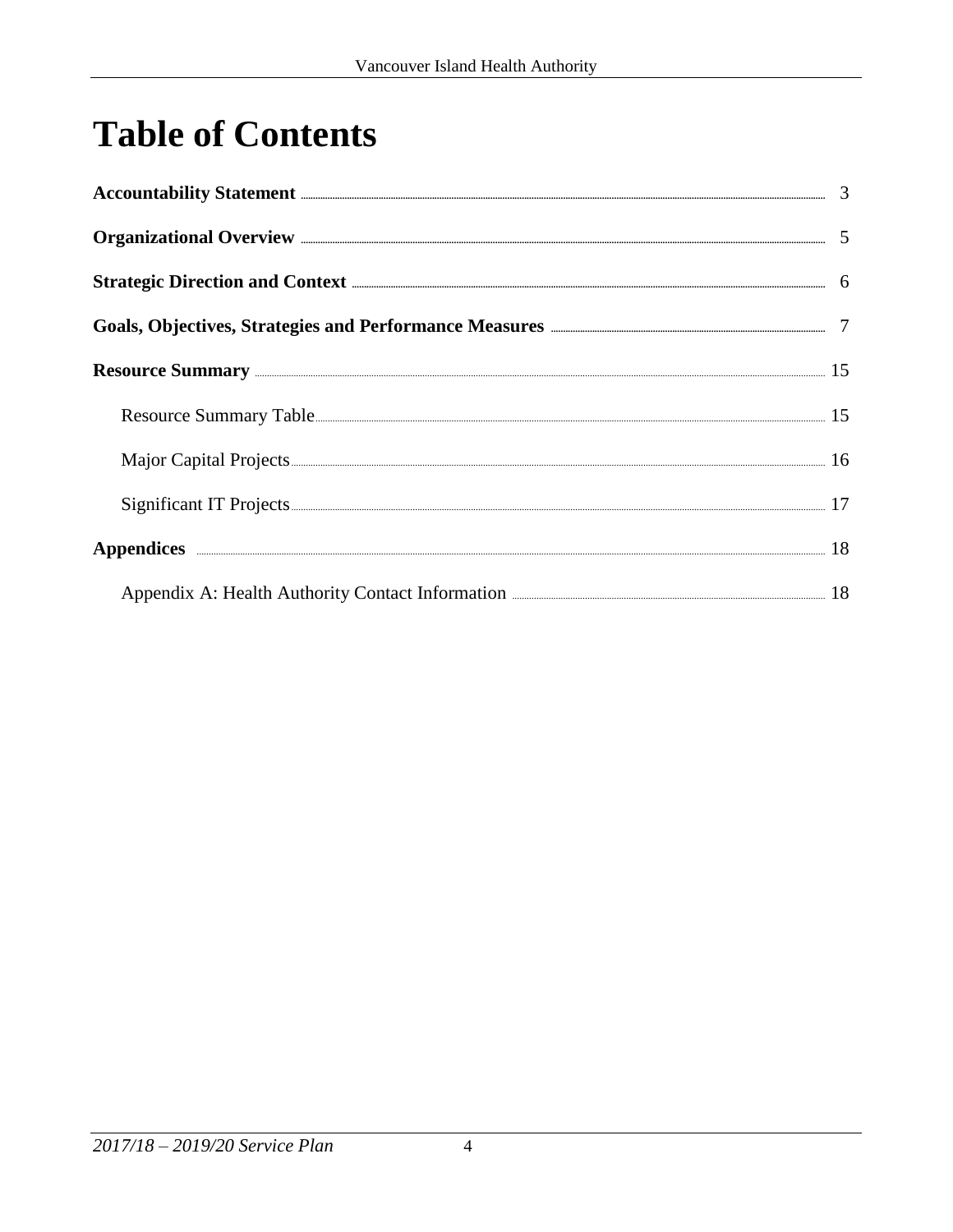# **Organizational Overview**

The Vancouver Island Health Authority (Island Health) is one of five regional health authorities established by the province of British Columbia under the *Health Authorities Act 2001*. Island Health provides health care to over 780,000 people across a widely varied geographic area of approximately 56,000 square kilometres. This area includes Vancouver Island, the Gulf and Discovery Islands and part of the mainland opposite northern Vancouver Island. An important part of our mandate is to serve people in all remote and isolated communities in our region, many of which are accessible only by water or air.

#### **Governance and Leadership**

#### *Island Health has…*

- *1,900 physician partners*
- *21,233 health care professionals*
- *6,000 volunteers & auxiliary providing 565,000 hours of service per year*
- *Over 150 facilities*
- *1,555 acute care & rehab beds*
- *6,426 residential care beds & assisted living units*
- *1,110 mental health & substance use beds*

A ten-member, government-appointed Board of Directors (the Board) governs Island Health. The Board's primary responsibility is to lead and manage the health authority to deliver high quality, responsive and effective health services as efficiently as possible. The Board also provides positive leadership to guide Island Health's activities in support of the Government's health system priorities and strategies in accordance with the *[Taxpayer Accountability Principles](http://www.google.ca/url?sa=t&rct=j&q=&esrc=s&frm=1&source=web&cd=1&cad=rja&uact=8&ved=0CB0QFjAA&url=http%3A%2F%2Fwww2.gov.bc.ca%2Fgov%2FDownloadAsset%3FassetId%3DB613CF138959439D9A947CF3D586FE6B&ei=gw9JVfrGMNbpoAT_9YCQCw&usg=AFQjCNHQ7JBmVQU4RFfwSNu0IXc8Dh66wA&bvm=bv.92291466,d.cGU)* and direction provided through the Government's annual Mandate Letter. More information on the role of the Board is available at [www.viha.ca/about\\_viha/board\\_of\\_directors/.](http://www.viha.ca/about_viha/board_of_directors/)

Working with the [Board,](http://www.viha.ca/about_viha/board_of_directors/) and headed by our President and Chief Executive Officer (CEO), the Island Health Executive Leadership Team provides leadership in planning, delivering and evaluating health care services in Island Health in collaboration with the government. The Island Health Board and Executive Team are responsible for meeting the health needs of the population and patients in an effective and sustainable manner. (See [http://www.viha.ca/about\\_viha/executive\\_team/\)](http://www.viha.ca/about_viha/executive_team/).

Created from the shared core beliefs of our staff, physicians, volunteers, Executive Leadership Team and Board of Directors, Island Health's vision, *Excellent health and care for everyone, everywhere, every time* and values of **Courage**, **Aspire, Respect** and **Empathy** guide us in providing the highest quality health care services to the populations we serve.

#### **Services We Provide**

We deliver many types of services for residents, clients and patients: public health, children and youth care, seniors ongoing care and wellness, residential and community care, primary health care, specialized short-term care at local hospitals and health centres, mental health and substance use services, and end-of-life care. We are able to meet virtually all health needs of people who live on Vancouver Island; only rarely must people seek services outside of Island Health for highly specialized needs.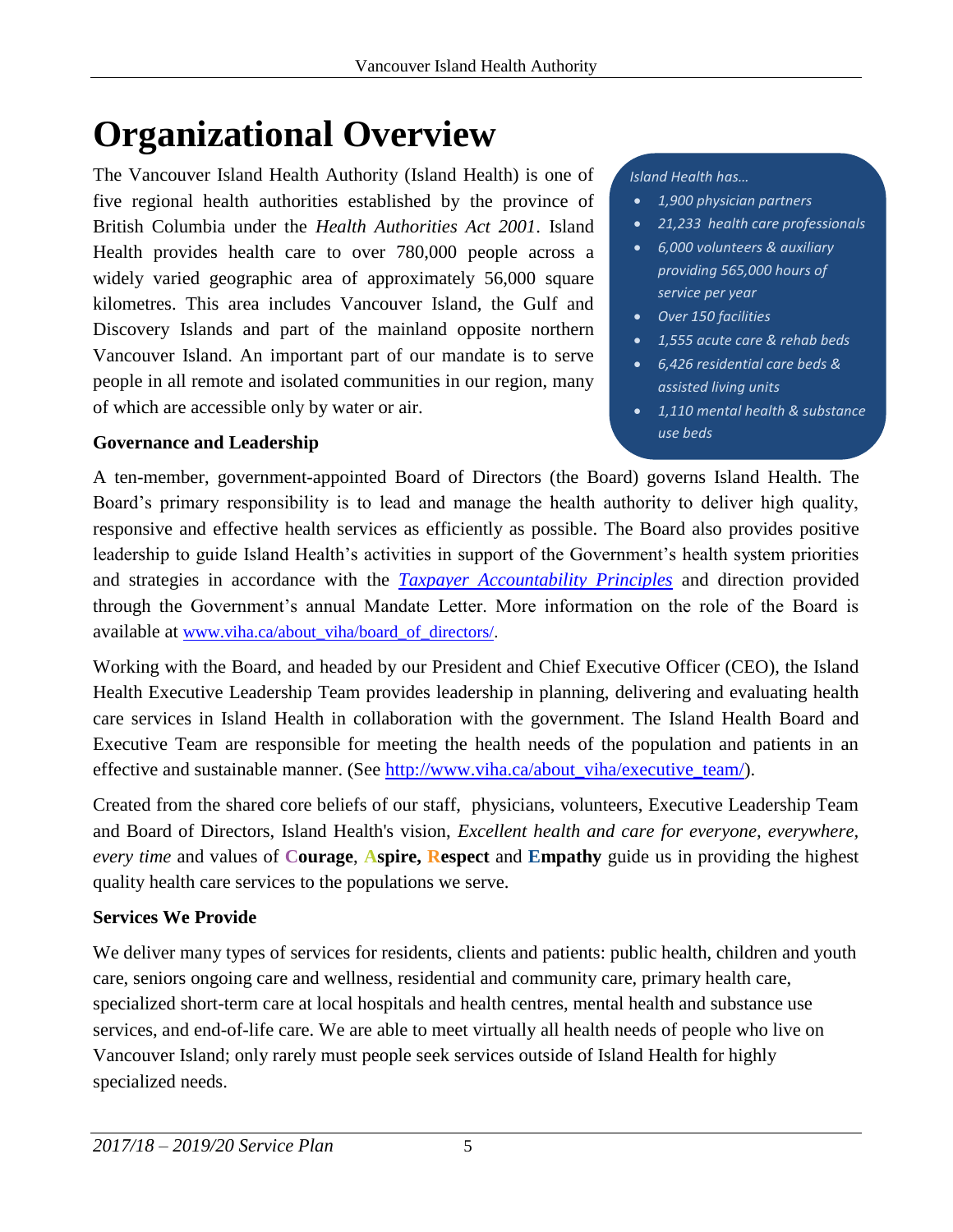# **Strategic Direction and Context**

#### **Strategic Direction**

*[Setting Priorities for the B.C. Health System,](http://www2.gov.bc.ca/gov/topic.page?id=EF73BCF3DE34484CB4DBA9E34092402C)* and the Ministry's series of policy [papers,](http://www2.gov.bc.ca/gov/content/health/about-bc-s-health-care-system/health-priorities/setting-priorities-for-bc-health) present the strategic vision for British Columbia's health system and the strategic and operational priorities for the delivery of health services across the province. Island Health is committed to achieving the vision and priorities set out by government in the 2017/18 Island Health [Mandate Letter](https://www.viha.ca/NR/rdonlyres/E4E75991-C71C-4532-A589-15D89284F18D/0/201718MandateLetterSIGNED.pdf) with a focus on supporting the health and wellbeing of our residents, delivering responsive and effective health services, and ensuring the best value for money in accordance with the *[Taxpayer Accountability](http://www.google.ca/url?sa=t&rct=j&q=&esrc=s&frm=1&source=web&cd=1&cad=rja&uact=8&ved=0CB0QFjAA&url=http%3A%2F%2Fwww2.gov.bc.ca%2Fgov%2FDownloadAsset%3FassetId%3DB613CF138959439D9A947CF3D586FE6B&ei=gw9JVfrGMNbpoAT_9YCQCw&usg=AFQjCNHQ7JBmVQU4RFfwSNu0IXc8Dh66wA&bvm=bv.92291466,d.cGU)  [Principles](http://www.google.ca/url?sa=t&rct=j&q=&esrc=s&frm=1&source=web&cd=1&cad=rja&uact=8&ved=0CB0QFjAA&url=http%3A%2F%2Fwww2.gov.bc.ca%2Fgov%2FDownloadAsset%3FassetId%3DB613CF138959439D9A947CF3D586FE6B&ei=gw9JVfrGMNbpoAT_9YCQCw&usg=AFQjCNHQ7JBmVQU4RFfwSNu0IXc8Dh66wA&bvm=bv.92291466,d.cGU)*.

In alignment with government's direction and in collaboration with many partners, Island Health is transforming the health system to better meet the needs of the people we serve. We are committed to improving care for key patient populations, ensuring the delivery of high quality and appropriate health services and pursuing innovative approaches to service delivery. The implementation of an integrated electronic health record through **IHealth**, and a commitment to exemplary patient experience will support us in delivering patient-centred care.

#### **Strategic Context**

Vancouver Island has a relatively healthy population. The average life expectancy, at 82 years, is among the highest in the world. The population of Island Health is expected to increase 23 per cent, to over 943,000, by 2041. Currently, 10 per cent of our population is 75 years or older, and this population is expected to more than double by 2041 to over 170,000 (18 per cent of the population). Meanwhile, 27 per cent of our workforce is 55 years or older, which has health human resource implications. There is also substantial variation in health status across communities, with a 6.2 year difference in life expectancy between the regions with the highest and lowest life expectancies. In our rural and remote areas and Aboriginal communities, people often experience increased barriers and poorer health status and have unique health needs and considerations.

Within this context, we recognize the need to shift how we think about health care and health and wellness to better respond to the needs of our changing population. This includes working closely with community partners to improve access to care for our most vulnerable populations and to address the broader social conditions that influence health. By working with the First Nations Health Authority and other Aboriginal partners, Island Health will ensure coordinated planning and service delivery that is culturally appropriate and supportive of Aboriginal health and wellness.

It is critical that we maximize the efficiency and effectiveness of health care services and develop innovative solutions that contain the growth of health care spending.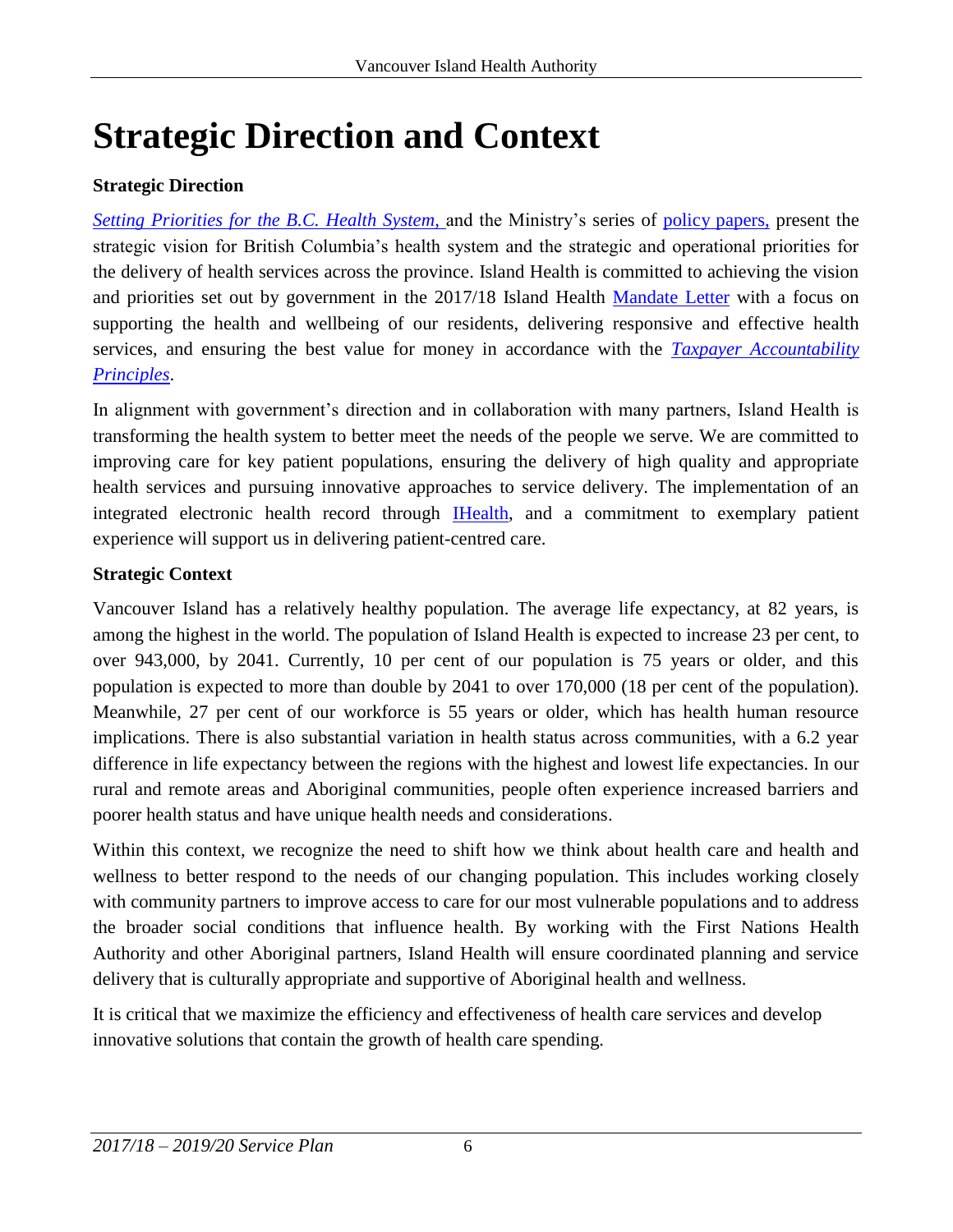# **Goals, Objectives, Strategies and Performance Measures**

This service plan reflects the strategic priorities contained in *[Setting Priorities for the B.C. Health](http://www2.gov.bc.ca/gov/topic.page?id=EF73BCF3DE34484CB4DBA9E34092402C)  [System](http://www2.gov.bc.ca/gov/topic.page?id=EF73BCF3DE34484CB4DBA9E34092402C)*, subsequent policy papers, and is aligned with the *[Taxpayer Accountability Principles](http://www.google.ca/url?sa=t&rct=j&q=&esrc=s&frm=1&source=web&cd=1&cad=rja&uact=8&ved=0CB0QFjAA&url=http%3A%2F%2Fwww2.gov.bc.ca%2Fgov%2FDownloadAsset%3FassetId%3DB613CF138959439D9A947CF3D586FE6B&ei=gw9JVfrGMNbpoAT_9YCQCw&usg=AFQjCNHQ7JBmVQU4RFfwSNu0IXc8Dh66wA&bvm=bv.92291466,d.cGU)*. The priorities build from previous plans and focus on supporting the health and wellbeing of British Columbians, delivering health care services that are responsive and effective, and ensuring value for money in the health system. Underlying these goals is the fundamental principle of patient-centred care: a sustained focus on shifting the culture of health care in B.C. to put patients at the centre, which drives policy, accountability, service design and delivery.

## **Goal 1: Support the health and wellbeing of British Columbians.**

Overall health and wellness is influenced by many factors including education, income, housing and healthy living. Within the context of supporting community population health needs, Island Health will continue to explore new approaches and opportunities to support health in the future. This involves working with a wide range of public and private partners, including service agencies, local non-profit organizations, all levels of government, the education sector, Aboriginal leaders, businesses, and residents. Effective partnerships among these groups provide the collective wisdom and experience to achieve common goals, including new ways to promote health and prevent disease.

## **Objective 1.1: Improved population health and reduced disparities through targeted and effective health promotion and disease prevention.**

#### **Strategies**

 Continue to implement healthy living and disease prevention services to address the needs of high-risk populations and reduce health inequities in alignment with the *[Healthy Families B.C.](http://www.health.gov.bc.ca/library/publications/year/2014/healthy-families-bc-policy-framework.pdf) [Policy Framework,](http://www.health.gov.bc.ca/library/publications/year/2014/healthy-families-bc-policy-framework.pdf)* and *[Promote, Protect, Prevent: Our Health Begins Here. B.C.'s Guiding](http://www.health.gov.bc.ca/library/publications/year/2013/BC-guiding-framework-for-public-health.pdf)  [Framework for Public Health](http://www.health.gov.bc.ca/library/publications/year/2013/BC-guiding-framework-for-public-health.pdf)*.

### **Objective 1.2: Strengthened collaboration and partnerships with communities and other stakeholders to improve health and care.**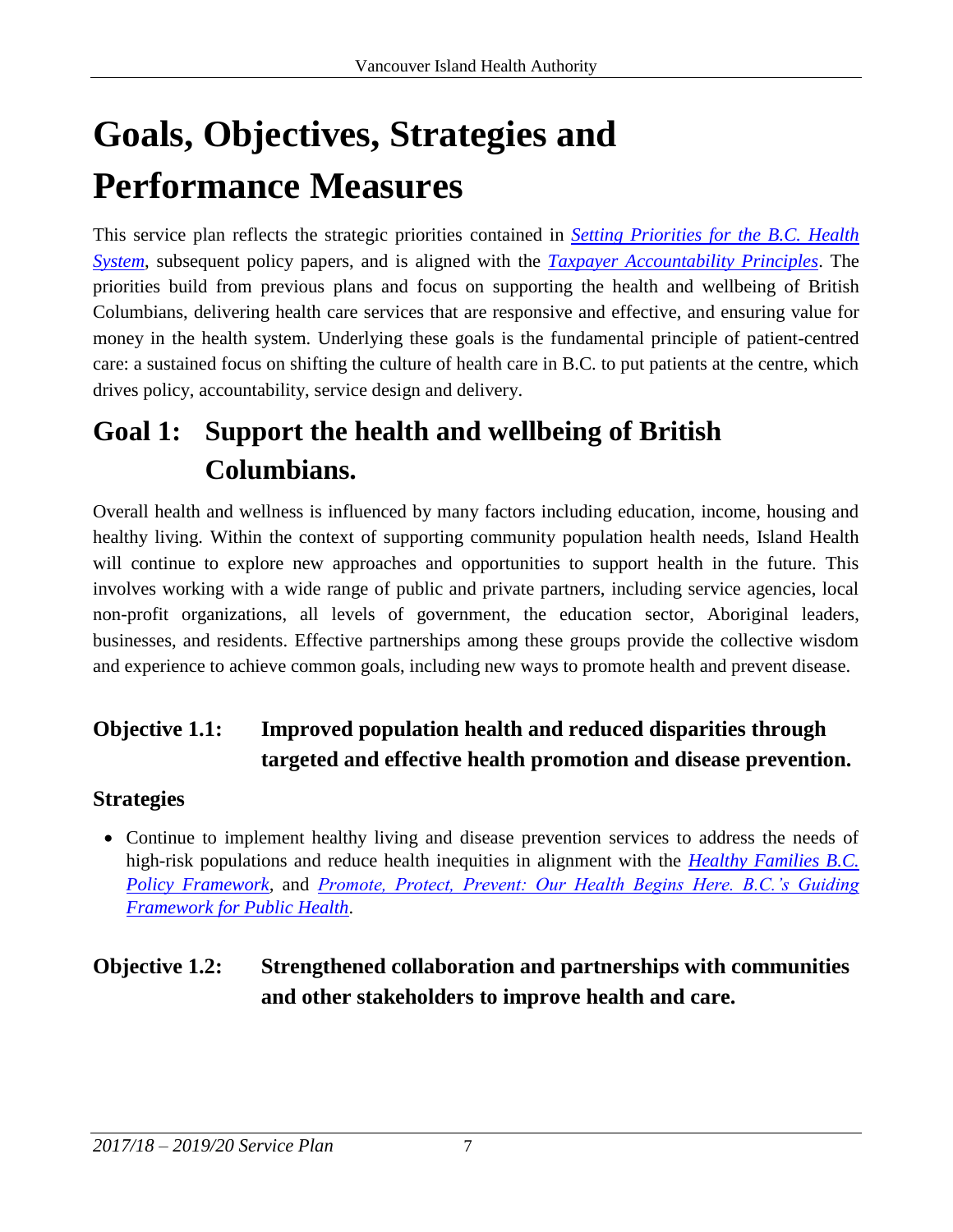#### **Strategies**

- Continue to implement prevention and promotion initiatives focused on children and youth in partnership with community stakeholders, and in alignment with the *Healthy Families B.C. – Healthy Schools Framework*.
- Continue to collaborate with community stakeholders to develop healthy living action plans and advance innovative approaches to improving community health and wellbeing in alignment with the *Healthy Families B.C. – Healthy Communities Strategy*.
- Further strengthen our collaboration and relationships with communities, physician partners, Aboriginal partners (First Nations, Metis, Friendship Centres), and other stakeholders to support the health and wellbeing of our population.
- Work with research and academic partners to strengthen the health research and innovation agenda to foster improved patient outcomes and health system performance.

#### **Performance Measure 1: Healthy Communities**

| <b>Performance Measure</b>                                                          | <b>BASELINE</b> | <b>ACTUAL</b> | <b>TARGET</b> | <b>TARGET</b> | <b>TARGET</b> |
|-------------------------------------------------------------------------------------|-----------------|---------------|---------------|---------------|---------------|
|                                                                                     | 2011/12         | 2016/17       | 2017/18       | 2018/19       | 2019/20       |
| Per cent of communities<br>that have completed<br>healthy living strategic<br>plans | 14%             | 53%           | 50%           | 50%           | 53%           |

**Data Source:** Survey, Healthy Living Branch, Population and Public Health Division, Ministry of Health

#### **Discussion**

This performance measure focuses on the proportion of the 36 communities within Island Health that have developed and are implementing joint healthy living strategic plans in partnership with the Ministry and health authority. Community efforts to support healthy living through joint planning, policy, built environments and collaborative action are critical to improving the quality of life of individuals where they live, work, learn and play. Sustained community level actions will decrease risk factors and promote protective factors for chronic diseases and injury.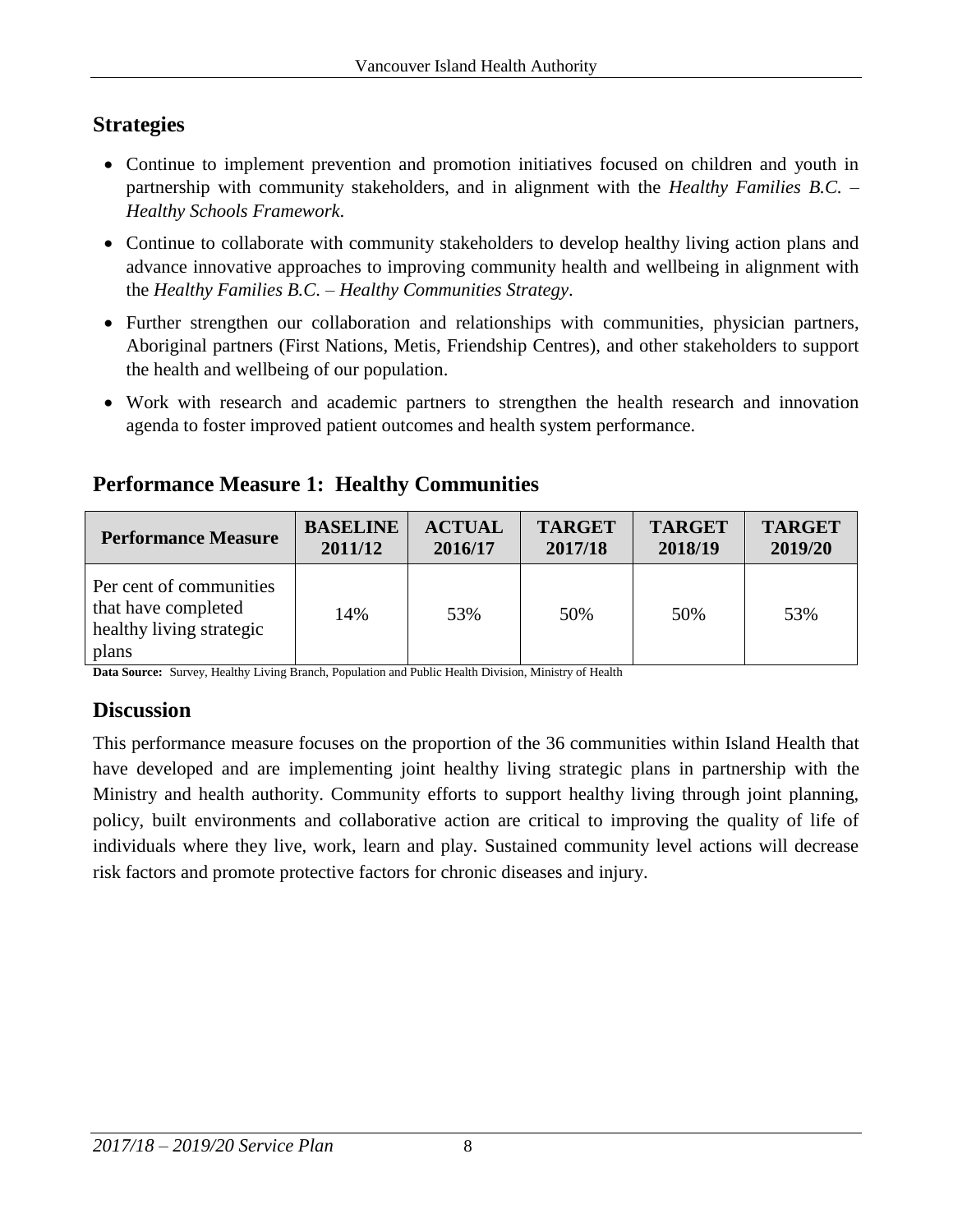# **Goal 2: Deliver a system of responsive and effective health care services across British Columbia.**

Island Health is committed to putting patients and their families at the heart of every interaction. This involves inviting people to be even more engaged partners in their care and ensuring they play an integral role in decision-making. This means listening to patients and their families, responding openly to their concerns, informing them about care options and recognizing and encouraging their input.

Island Health strives to create a culture of engagement, innovation and accountability where trust, collaboration and a strong commitment to safety and quality are built at all levels of care. Care decisions will be patient-centred and based on the best available scientific evidence. Care teams will work to eliminate 'must never happen' events and avoidable harm. An essential element of quality is ensuring the smooth flow of patients through the system as their needs change so that everyone gets the services they need where and when they need them. Island Health will work to ensure there are no unnecessary transitions in care, and that all care that can be provided in a community setting is available.

#### **Objective 2.1: Exemplary patient experience, based on excellence in quality and safety and 'patient and family-centred care.'**

#### **Strategies**

- Empower patients and families to be partners in their care and to play an integral role in decisionmaking and innovation.
- Continue to implement Island Health's *Engagement to Experience Framework* to achieve exemplary patient, care team, physician, and community experience through excellence in engagement.
- Improve patient experiences by embedding cultural safety and humility into all aspects of care as described in the *[Declaration of Commitment to Cultural Safety and Humility in Health Services](http://www.fnha.ca/Documents/Declaration-of-Commitment-on-Cultural-Safety-and-Humility-in-Health-Services.pdf)  [for First Nations and Aboriginal people in British Columbia.](http://www.fnha.ca/Documents/Declaration-of-Commitment-on-Cultural-Safety-and-Humility-in-Health-Services.pdf)*
- Continue to implement IHealth to enable 'One Person, One Record, One Plan for Health and Care'.
- Continue to advance the clinical analytics capabilities of IHealth to enable continuous quality improvement.
- Enhance the delivery of high quality, safe care by embedding quality standards into practice and through expansion of a closed-loop medication system and unit-dose medication distribution.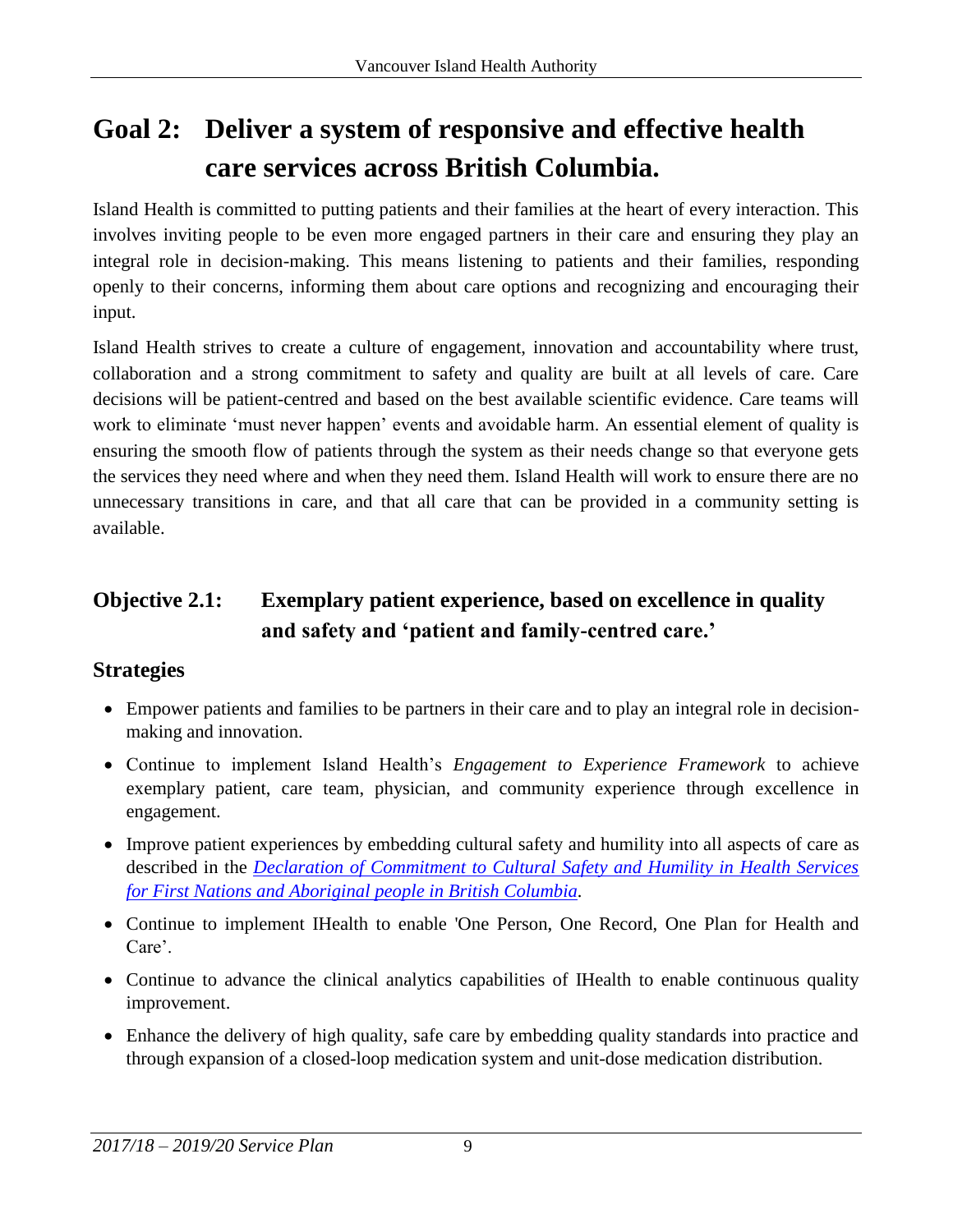### **Objective 2.2: A primary care model that provides comprehensive and coordinated team-based care linked to specialized services.**

#### **Strategies**

- Increase access to services and continuity of care for patients by implementing Primary Care Homes in targeted Island Health communities through collaboration between family practices and Island Health care teams.
- Improve services for vulnerable populations through a service model redesign based on community partnerships, and interdisciplinary collaborative practice teams, built around primary care providers.
- Continue to expand Telehome monitoring to support patients in their homes, providing proactive support to improve health and avoid acute care services.
- Work with the Ministry of Health and the BC Cancer Agency of the Provincial Health Services Authority to implement the Cancer Control Strategy.

### **Objective 2.3: Improved patient health outcomes and reduced hospitalization for seniors through effective community services.**

#### **Strategies**

- Implement a service model redesign in targeted Island Health communities to improve care outcomes and reduce hospitalization for seniors through effective community services.
- Continue implementation of the plan to increase hospice spaces in alignment with the Ministry of Health End-of-Life strategy.

### **Objective 2.4: Improved patient health outcomes and reduced hospitalization for those with mental health and substance use issues through effective community services.**

#### **Strategies**

- Continue implementation of mental health system redesign to improve patient health outcomes and reduce hospitalizations for those with mental health and substance use issues, in alignment with Ministry of Health direction.
- Continue to improve access to addiction treatment, including creating additional substance use treatment spaces.
- Respond to the opioid crisis to reduce preventable deaths and harm in the region.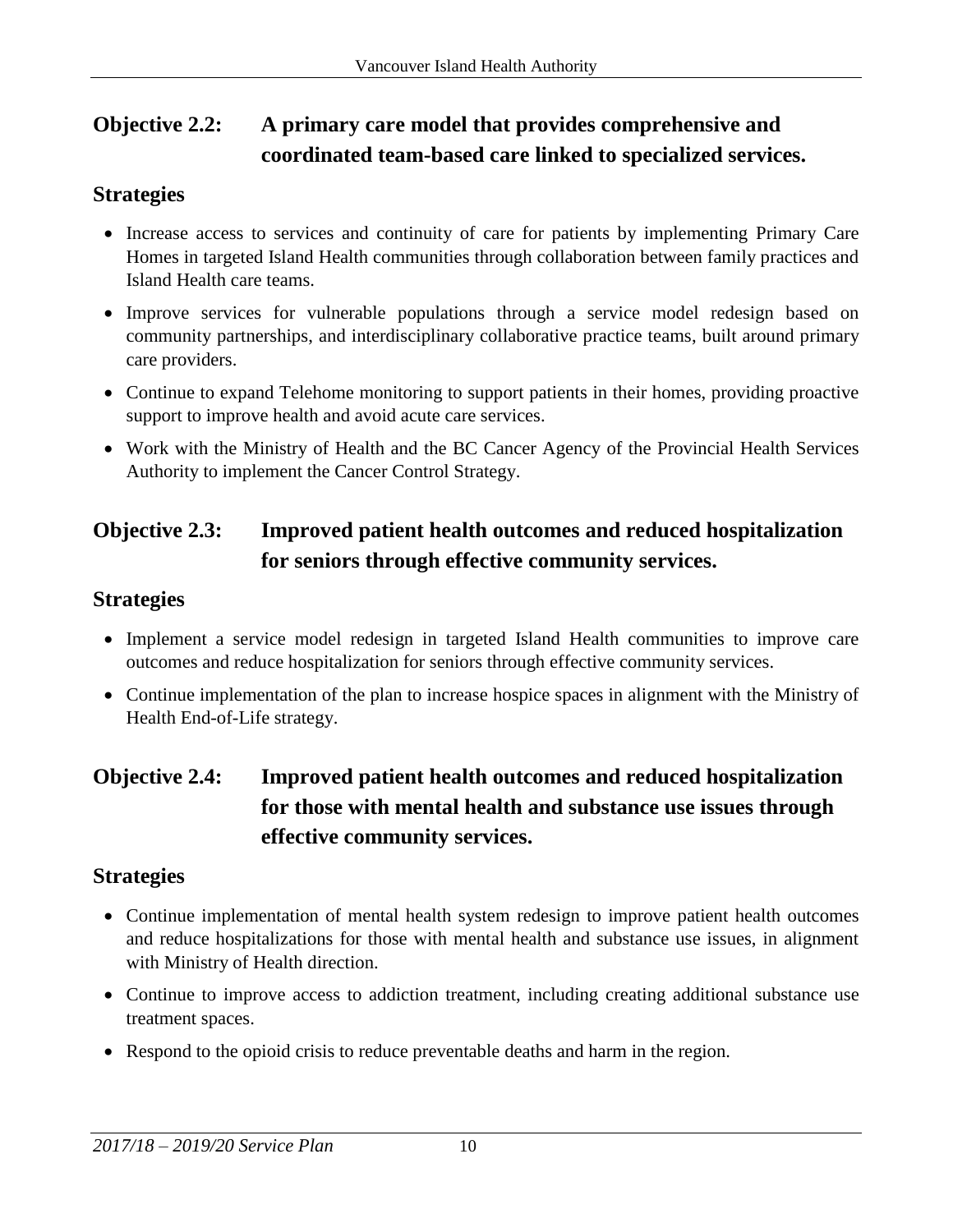#### **Objective 2.5: Improved access to timely and appropriate surgical treatments and procedures.**

#### **Strategies**

- Continue implementation of Island Health's comprehensive Surgical plan to increase surgical volumes and improve access to timely and appropriate surgical treatments and procedures.
- Increase MRI scans to improve access for patients.
- Open the View Royal Surgical Centre to provide daycare surgery services and create capacity for inpatient surgeries in Island Health facilities.

#### **Objective 2.6: Sustainable and effective health services in rural and remote areas, including Aboriginal communities.**

#### **Strategies**

- Enhance health and wellness, and the quality of care in Island Health rural and remote communities, by improving the rural patient journey, continuing the recruitment of physicians and integrating community paramedicine roles in select sites.
- Expand Virtual Care (Telehealth services) in alignment with population and community needs, with a specific focus on First Nations communities.
- Continue to implement strategies to address the unique health care needs of Aboriginal peoples in partnership with the First Nations Health Authority, and other Aboriginal partner organizations.

| <b>Performance Measure</b>                                                                                                | <b>BASELINE</b> | <b>ACTUAL</b> | <b>TARGET</b> | <b>TARGET</b> | <b>TARGET</b> |
|---------------------------------------------------------------------------------------------------------------------------|-----------------|---------------|---------------|---------------|---------------|
|                                                                                                                           | 2013/14         | $2016/17*$    | 2017/18       | 2018/19       | 2019/20       |
| Number of people with a<br>chronic disease admitted to<br>hospital per 100,000 people<br>aged 75 years and over<br>(ACSC) | 2,884           | 2,786         | 2,574         | 2,562         | 2,550         |

#### **Performance Measure 2: Managing Chronic Disease in the Community**

**Data Source:** Discharge Abstract Database, Integrated Analytics: Hospital, Diagnostics and Workforce Branch, Health Sector Information, Analysis, and Reporting Division, Ministry of Health.

\* Targets and actual values for 2017/18 onwards are restated based on the 2011 population base.

#### **Discussion**

This performance measure tracks the number of seniors with select chronic diseases such as asthma, chronic obstructive pulmonary disease, heart disease and diabetes, who are admitted to hospital. People with these chronic diseases need the expertise and support of health care providers to manage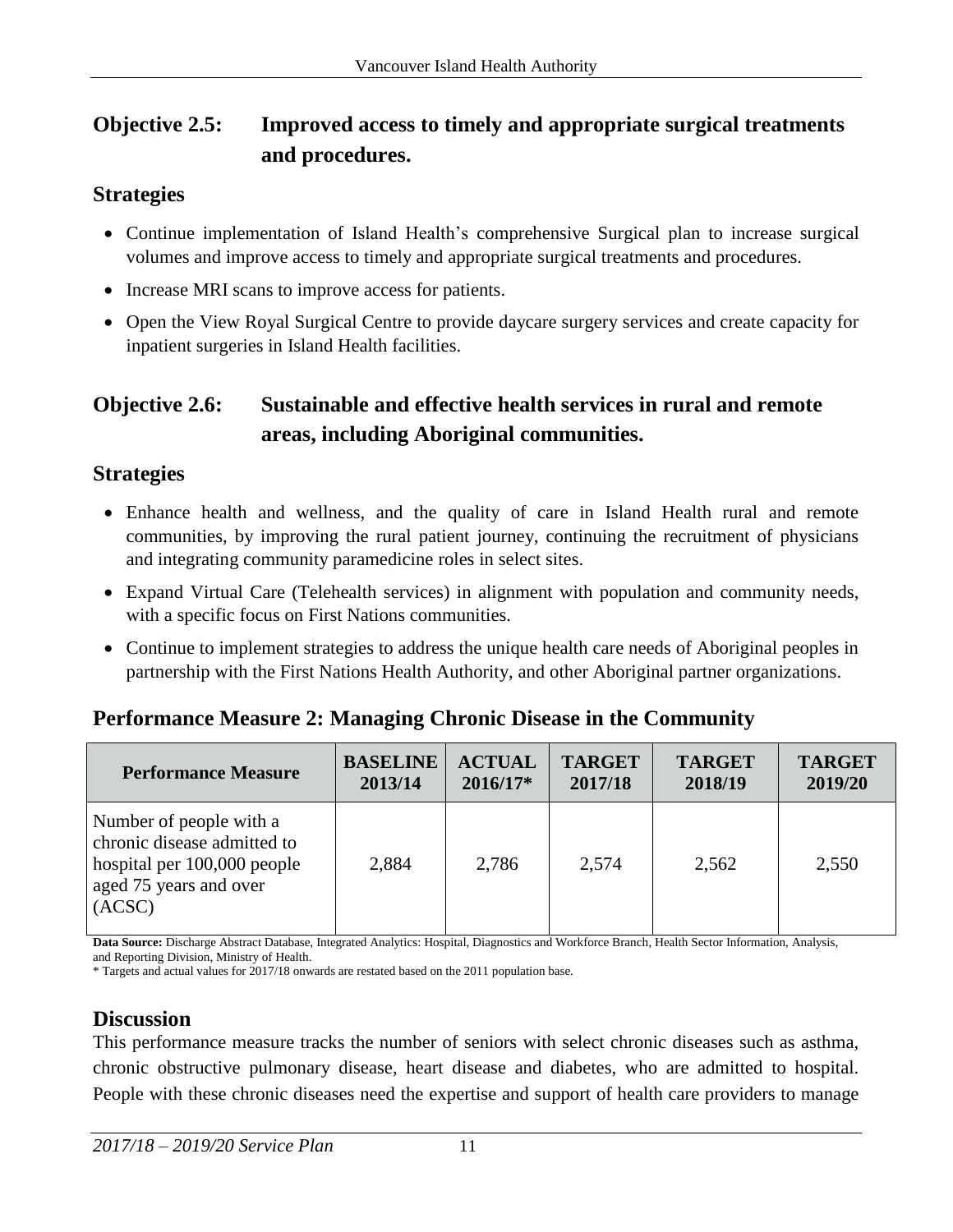their disease in the community in order to maintain functioning and reduce complications that will require more medical care. This proactive disease management reduces unnecessary emergency department visits, hospitalizations and diagnostic testing. As part of a larger initiative of strengthening community based health care and support services, health care professionals are working to provide more appropriate care in the community and at home in order to help seniors with chronic disease to remain as healthy as possible.

|  |  |  |  | <b>Performance Measure 3: Mental Health Re-admission Rates</b> |  |
|--|--|--|--|----------------------------------------------------------------|--|
|--|--|--|--|----------------------------------------------------------------|--|

| <b>Performance</b>                                                                                                                    | <b>BASELINE</b> | <b>ACTUAL</b> | <b>TARGET</b> | <b>TARGET</b> | <b>TARGET</b> |
|---------------------------------------------------------------------------------------------------------------------------------------|-----------------|---------------|---------------|---------------|---------------|
| <b>Measure</b>                                                                                                                        | 2013/14         | 2016/17       | 2017/18       | 2018/19       | 2019/20       |
| Per cent of people<br>admitted for mental<br>illness and substance<br>use who are readmitted<br>within 30 days, 15<br>years and older | 13.1%           | 12.5%         | 12.0%         | 12.0%         | 12.0%         |

**Data Source**: Discharge Abstract Database, Integrated Analytics: Hospital, Diagnostics, and Workforce Branch, Health Sector Information, Analysis, and Reporting Division, Ministry of Health.

#### **Discussion**

In British Columbia, there is a focus on improving access to a range of services and supports in the community, including for persons with mental health and/or substance use issues. This performance measure has stretch targets; progress toward achieving these targets will be focused on the increased specialized community-based support, particularly coordinated and integrated team-based primary and community care programs to help persons with mental health and/or substance use issues receive appropriate and accessible care and avoid readmission to hospital.

#### **Performance Measure 4: Access to Surgery**

| <b>Performance</b>                                              | <b>BASELINE</b> | <b>ACTUAL</b> | <b>TARGET</b> | <b>TARGET</b> | <b>TARGET</b> |
|-----------------------------------------------------------------|-----------------|---------------|---------------|---------------|---------------|
| <b>Measure</b>                                                  | 2013/14         | 2016/17       | 2017/18       | 2018/19       | 2019/20       |
| Per cent of scheduled<br>surgeries completed<br>within 26 weeks | 87%             | 80%           | 95%           | 95%           | 95%           |

**Data Source:** Surgical Wait Time Production (SWTP, Site 155), Ministry of Health. Includes all elective adult and pediatric surgeries.

1. Baseline is for surgeries completed from April 1, 2013 to March 31, 2014. Target percents are for surgeries completed in the fiscal year. 2. The total wait time is the difference between the date the booking form is received at the hospital and the date the surgery is completed.

**Notes:**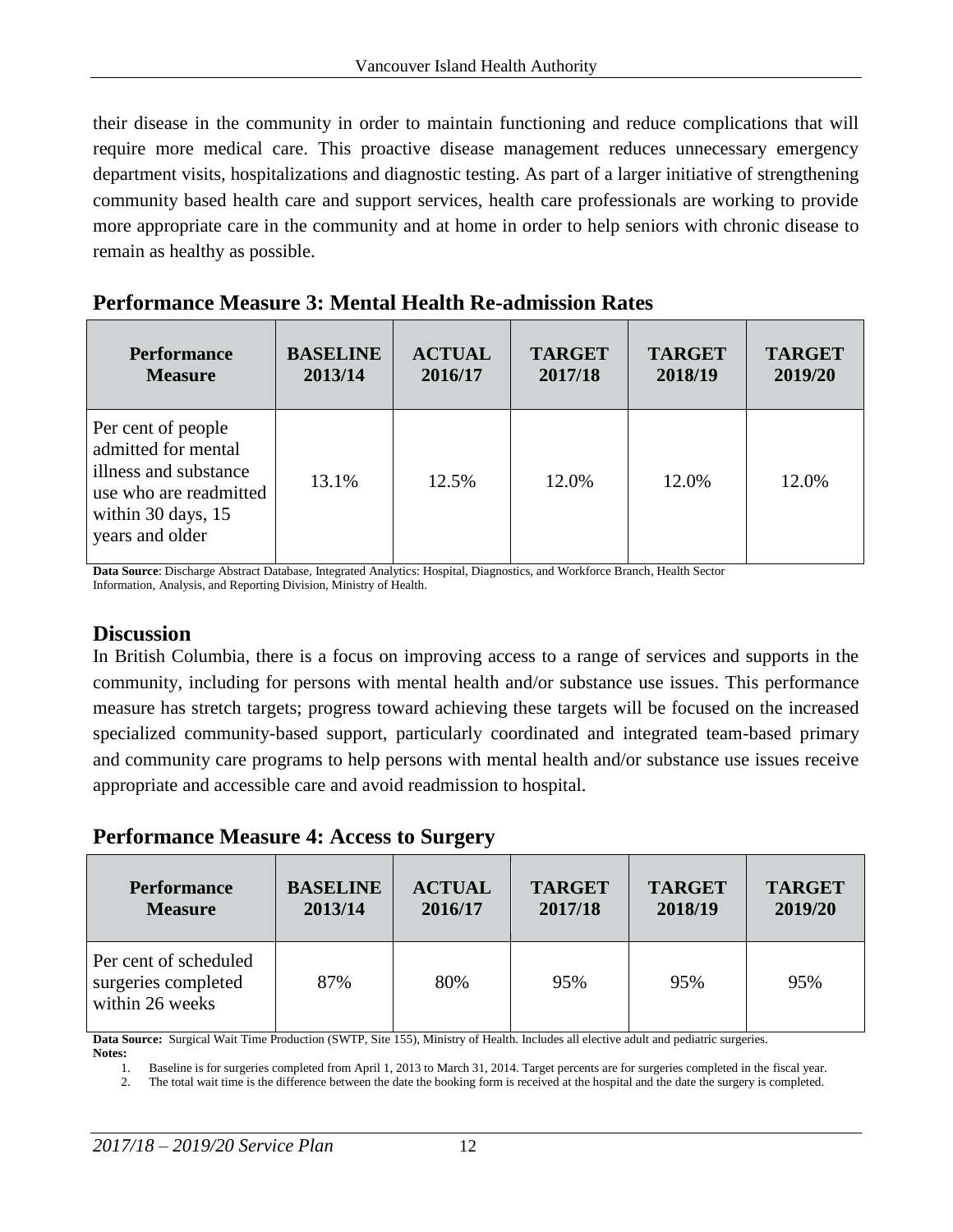#### **Discussion**

During the last several years, British Columbia's health system has continued to focus on reducing the length of time that patients are waiting to receive surgical services. Expanded surgical activity combined with continuous effort to foster innovation and efficiency in British Columbia's hospitals, will improve the timeliness of patients' access to an expanding range of surgical procedures. This performance measure will track the proportion of scheduled surgeries that are completed within the benchmark wait time of 26 weeks.

## **Goal 3: Ensure value for money.**

Key to a successful, sustainable health care system is ensuring that limited public resources are used in the most efficient and effective way possible to deliver high-quality, responsive and safe care. It also means implementing new ideas and innovative approaches to care; providing the services people need; striving for excellence; challenging the status quo; and enabling patients to define outcomes that matter to them. Focusing on cross-system supports such as health human resource management, IM/IT and technology infrastructure will help achieve the vision set out in *[Setting Priorities for the](http://www2.gov.bc.ca/gov/topic.page?id=EF73BCF3DE34484CB4DBA9E34092402C)  [B.C. Health System](http://www2.gov.bc.ca/gov/topic.page?id=EF73BCF3DE34484CB4DBA9E34092402C)*.

#### **Objective 3.1: Ensure the best value through collaboration and courageous innovation.**

#### **Strategies**

- Pursue innovation through the creative use of technology to support the patient and staff experience, and improve efficiency across the health system.
- Open the North Island Hospitals with sites in the Comox Valley and Campbell River, providing an enhanced network of care to meet the needs of local communities and Aboriginal peoples.
- Expand and improve our residential care infrastructure in priority areas.
- Maintain and upgrade our capital infrastructure to support our strategic direction, including identifying alternative financing models.

### **Objective 3.2: Effective management of Health Human Resources, IMIT and technology infrastructure, and approaches to funding.**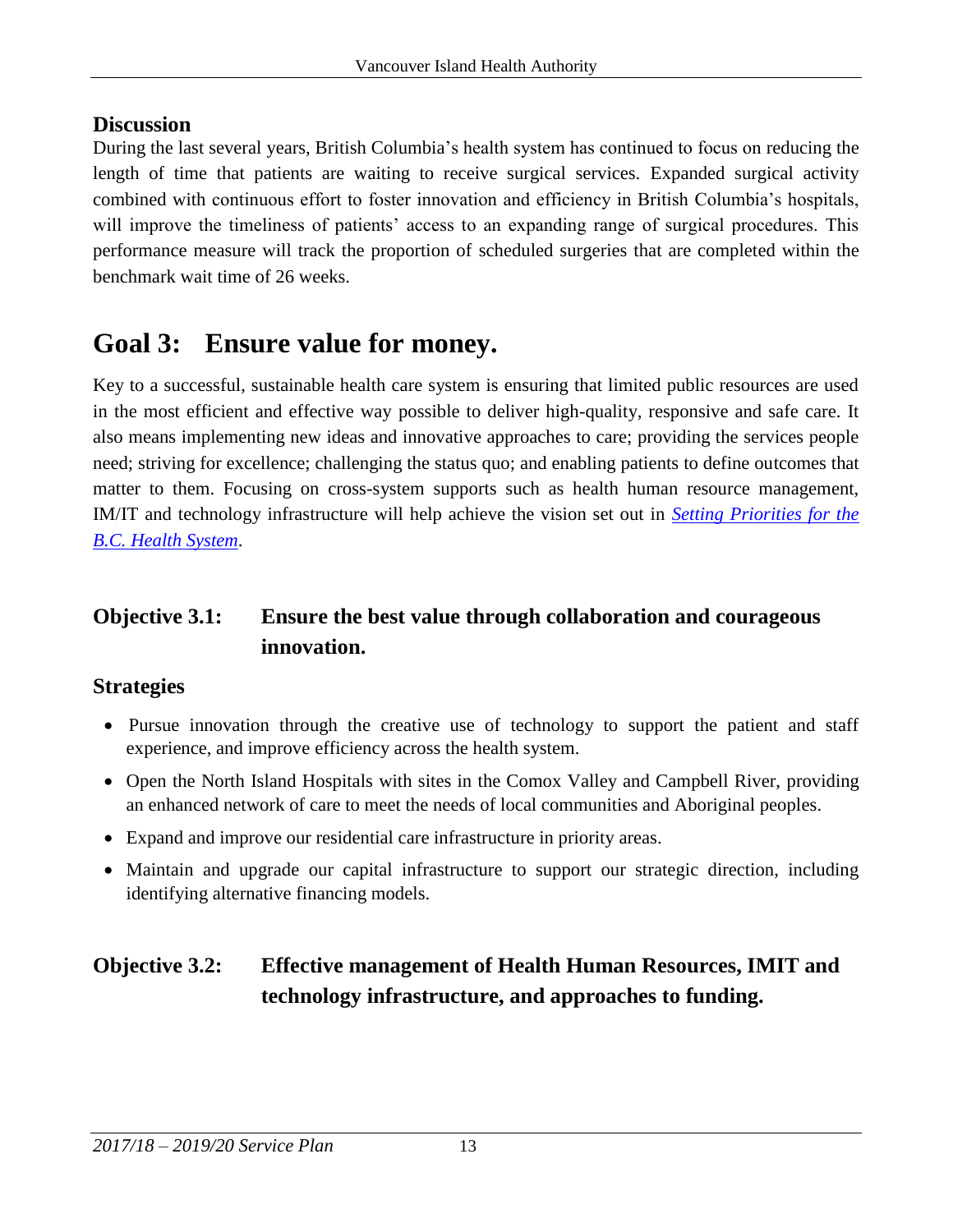#### **Strategies**

- Implement a health human resource strategy to enhance engagement and experience through workforce planning, organizational change management, workplace safety, human resources and talent management processes.
- Maximize revenue and cost savings through participation in provincial shared services planning.
- Collaborate with health sector partners to ensure integrated and cost-effective approaches to information management and technology.
- Improve medical staff engagement and enhance the processes that support physicians to participate effectively in health system decision-making.

### **Objective 3.3: A robust performance management and accountability framework that drives continuous improvement.**

#### **Strategies**

- Continue to strengthen performance monitoring, reporting and continuous improvement structures and processes to support management excellence and cost-effective and efficient services.
- Ensure Island Health governance and actions continue to support the *Taxpayer Accountability Principles*.

#### **Performance Measure 5: Nursing Overtime**

| <b>Performance Measure</b>                                             | <b>BASELINE</b><br>2010 | <b>ACTUAL</b><br>2016 | <b>TARGET   TARGET   TARGET</b><br>2017 | 2018         | 2019        |
|------------------------------------------------------------------------|-------------------------|-----------------------|-----------------------------------------|--------------|-------------|
| Nursing overtime hours as a per<br>cent of productive nursing<br>hours | 3.5%                    | 4.4%                  | $\leq 3.3\%$                            | $\leq 3.3\%$ | $\leq$ 3.3% |

**Data Source:** Health Sector Compensation Information System, Health Employers Association of British Columbia.

#### **Discussion**

This performance measure compares the amount of overtime worked by nurses to the overall amount of time nurses worked. Overtime is a key indicator of the overall health of a workplace as high rates of overtime may reflect inadequate staffing or high levels of absenteeism. Reducing overtime rates by addressing the underlying causes helps promote both patient and caregiver safety while also reducing unnecessary costs to the health system.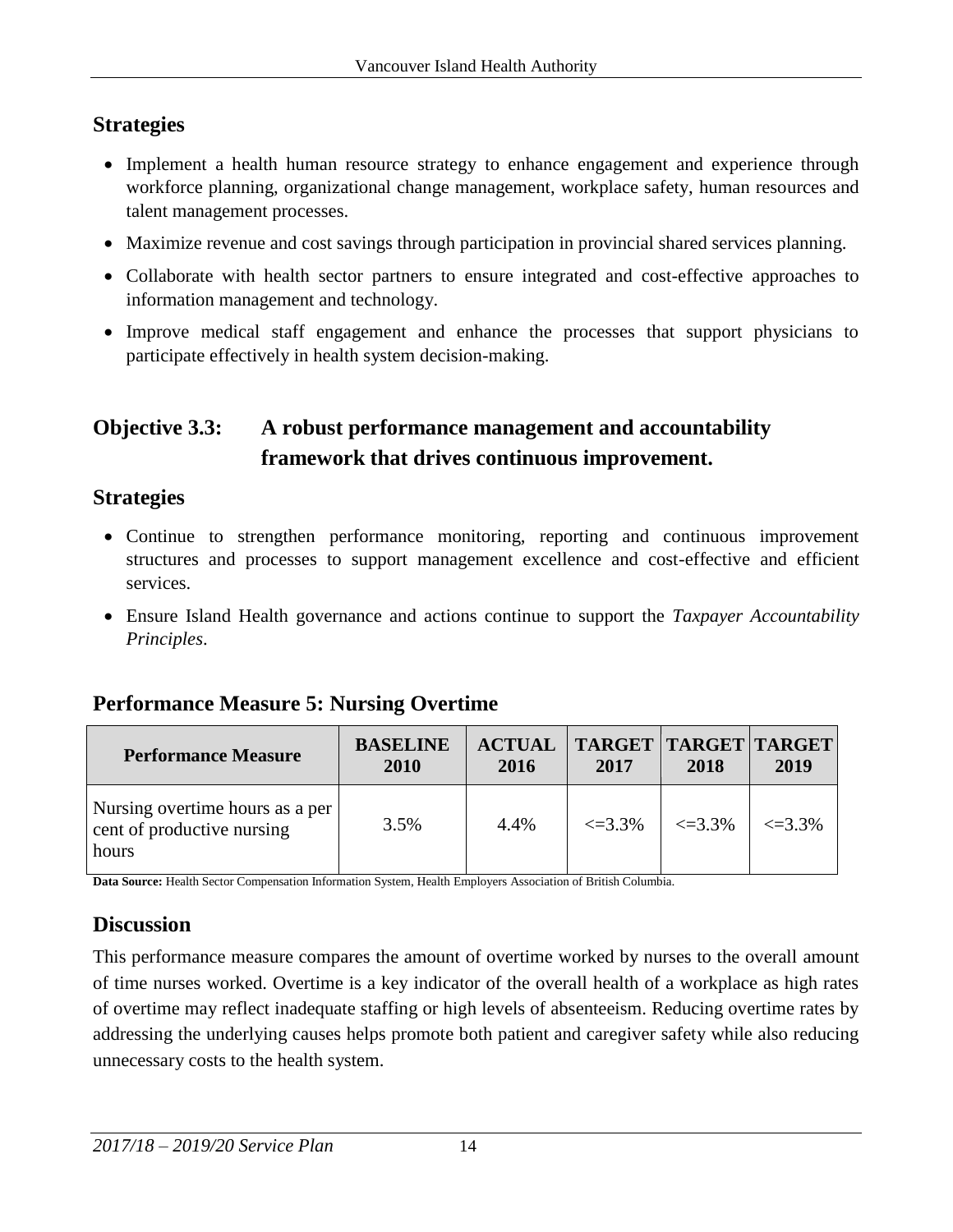# **Resource Summary**

| (\$ millions)                                                                                           | <b>2016/17 Actual</b> | 2017/18 Budget | 2018/19 Plan | 2019/20 Plan |
|---------------------------------------------------------------------------------------------------------|-----------------------|----------------|--------------|--------------|
| OPERATING SUMMARY                                                                                       |                       |                |              |              |
| <b>Provincial Government</b><br>Sources                                                                 | 2,145.873             | 2,258.231      | 2,317.930    | 2,397.430    |
| Non-Provincial<br><b>Government Sources</b>                                                             | 138.637               | 126.432        | 131.214      | 132.793      |
| <b>Total Revenue:</b>                                                                                   | 2,284.510             | 2,384.663      | 2,449.145    | 2,530.223    |
| <b>Acute Care</b>                                                                                       | 1,257.851             | 1,291.615      | 1,308.460    | 1,337.050    |
| <b>Residential Care</b>                                                                                 | 365.923               | 394.437        | 409.682      | 441.140      |
| <b>Community Care</b>                                                                                   | 256.306               | 271.940        | 279.669      | 287.834      |
| Mental Health &<br><b>Substance Use</b>                                                                 | 166.924               | 181.269        | 186.216      | 193.540      |
| Population Health &<br>Wellness                                                                         | 60.450                | 65.191         | 67.036       | 68.115       |
| Corporate                                                                                               | 174.771               | 180.211        | 198.081      | 202.565      |
| <b>Total Expenditures:</b>                                                                              | 2,282.225             | 2,384.663      | 2,449.145    | 2,530.223    |
| <b>Surplus (Deficit)</b>                                                                                | 2.284                 | 0.000          | 0.000        | 0.000        |
| <b>CAPITAL SUMMARY</b>                                                                                  |                       |                |              |              |
| <b>Funded by Provincial</b><br>Government                                                               | 118.231               | 61.079         | 37.649       | 32.157       |
| Funded by<br>Foundations, Regional<br>Hospital Districts, and<br><b>Other Non-Government</b><br>Sources | 117.719               | 125.459        | 57.710       | 30.703       |
| <b>Total Capital</b><br><b>Spending</b>                                                                 | 235.950               | 186.538        | 95.359       | 62.860       |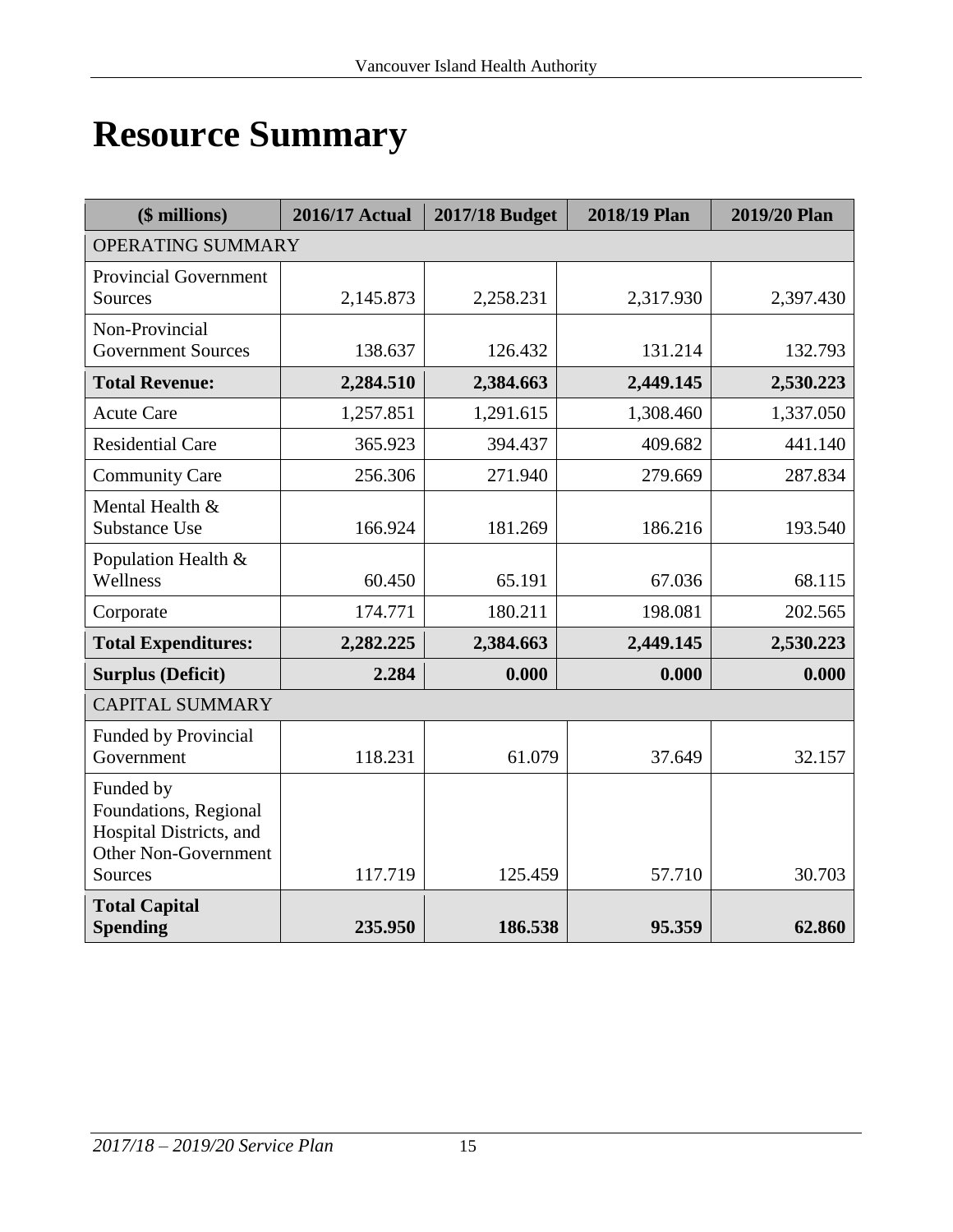## **Major Capital Projects**

Capital investment ensures health infrastructure is maintained and expanded to meet a growing population with increasing needs for health services. Capital assets such as buildings, information systems and equipment are key components of health care delivery and must be acquired and managed in the most effective and efficient manner possible. Funding for these assets is primarily provided through the Provincial government and through partnerships with Regional Hospital Districts, Hospital Foundations and Auxiliaries.

Island Health bases the development of its Capital Plan on the following principles:

- Capital investments must support the strategic direction of the Province and organization;
- Investments must be backed by a rigorous examination of service delivery options and a business case analysis;
- Our use of existing infrastructure must be maximized and non-capital alternatives must be explored before new investments are made; and
- Our spending on capital assets must be managed within fiscal limits.

The following list is Island Health's approved capital projects over \$20 million currently underway:

| <b>Major Capital Project</b>                                                                                                                                                                                                                                                                                                                                                                                                                                                                                                                                                                                                                                                                                                                                      | <b>Targeted</b><br><b>Completion</b><br><b>Date</b><br>(Year) | <b>Project Cost</b><br>to Dec 31,<br>2016* | <b>Estimated</b><br>Cost to<br>Complete | Approved<br><b>Anticipated</b><br><b>Total</b><br><b>Capital Cost</b><br>of Project<br>(\$ millions) |
|-------------------------------------------------------------------------------------------------------------------------------------------------------------------------------------------------------------------------------------------------------------------------------------------------------------------------------------------------------------------------------------------------------------------------------------------------------------------------------------------------------------------------------------------------------------------------------------------------------------------------------------------------------------------------------------------------------------------------------------------------------------------|---------------------------------------------------------------|--------------------------------------------|-----------------------------------------|------------------------------------------------------------------------------------------------------|
| <b>North Island Hospitals Project</b>                                                                                                                                                                                                                                                                                                                                                                                                                                                                                                                                                                                                                                                                                                                             |                                                               |                                            |                                         |                                                                                                      |
| Ground breaking took place in July 2014 at both sites<br>for new hospitals in Campbell River and in the<br>Comox Valley to open in September 2017. The new<br>39,800 square metre (approximately 428,400 square)<br>foot) Comox Valley Hospital will have 153 beds,<br>replacing the 120-bed St. Joseph's General Hospital.<br>The new 32,300 square metre (approximately 347,700<br>square foot) Campbell River & District General<br>Hospital will have 95 beds, replacing the existing 79-<br>bed Campbell River Hospital. A major milestone<br>late<br>2017<br>Service<br>occurred<br>April,<br>when<br>Commencement was obtained at both sites. Together<br>the new hospital campuses will form an enhanced<br>network of care for the mid and north Island, |                                                               |                                            |                                         |                                                                                                      |
| delivering high quality patient care through world-                                                                                                                                                                                                                                                                                                                                                                                                                                                                                                                                                                                                                                                                                                               | 2017                                                          | 477                                        | 129                                     | 606                                                                                                  |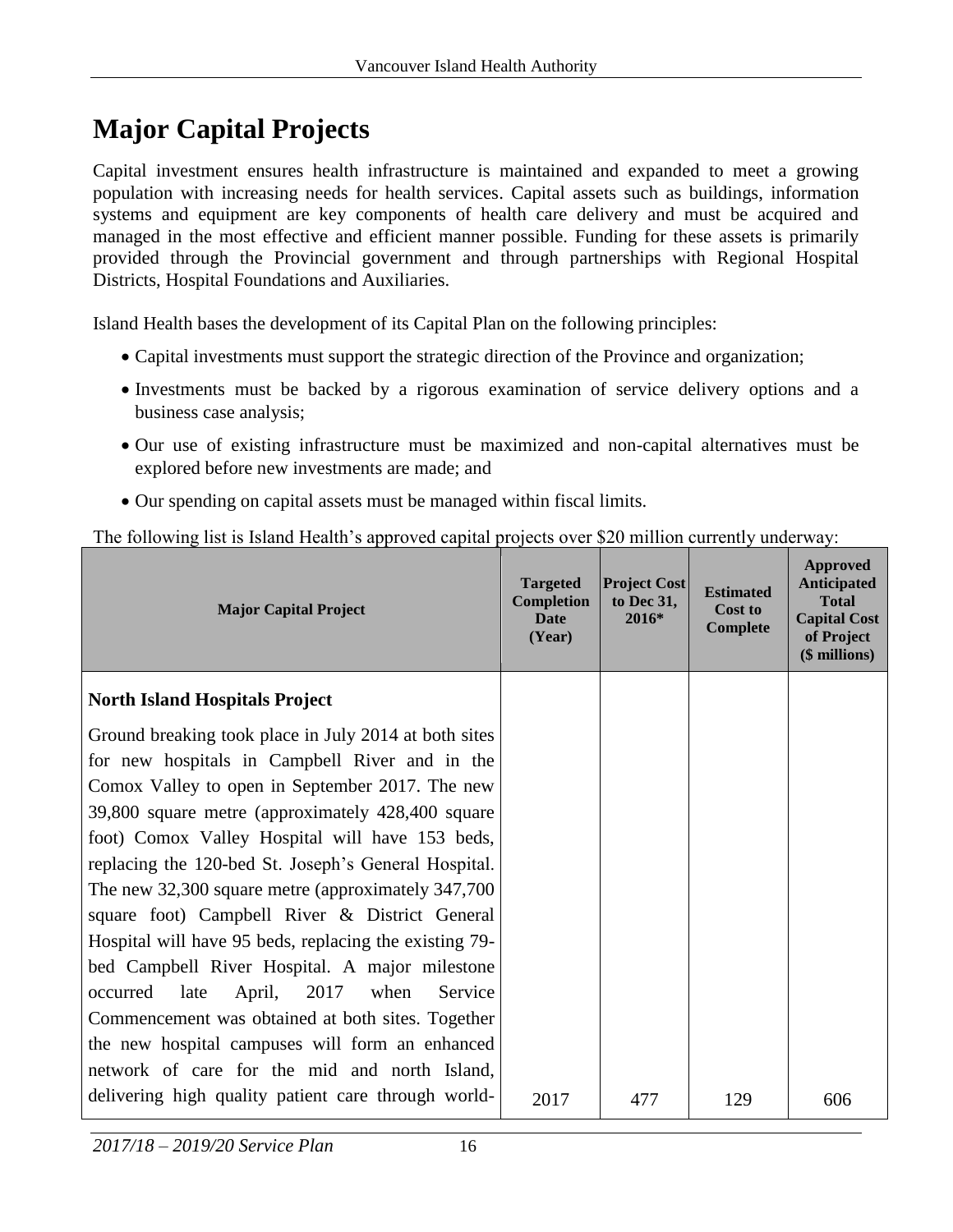| <b>Major Capital Project</b>                                                              | <b>Targeted</b><br><b>Completion</b><br>Date<br>(Year) | <b>Project Cost</b><br>to Dec 31,<br>$2016*$ | <b>Estimated</b><br><b>Cost to</b><br>Complete | Approved<br><b>Anticipated</b><br><b>Total</b><br><b>Capital Cost</b><br>of Project<br>(\$ millions) |
|-------------------------------------------------------------------------------------------|--------------------------------------------------------|----------------------------------------------|------------------------------------------------|------------------------------------------------------------------------------------------------------|
| class health care facilities.                                                             |                                                        |                                              |                                                |                                                                                                      |
| For more information on this project, please see the<br>website at: http://nihp.viha.ca/. |                                                        |                                              |                                                |                                                                                                      |

\*Note: Amounts align with BC Government's *Capital Expenditure Projects over 50 million*, [\(http://bcbudget.gov.bc.ca/2017/bfp/2017\\_Budget\\_and\\_Fiscal\\_Plan.pdf\)](http://bcbudget.gov.bc.ca/2017/bfp/2017_Budget_and_Fiscal_Plan.pdf)

## **Significant IT Projects**

The following list is Island Health's IT projects over \$20 million currently underway:

| <b>IMIT</b> Project<br>(exceeds \$20 million in total or \$10 million in one fiscal year)                         | <b>Targeted</b><br><b>Completion</b><br><b>Date</b><br>(Year) | <b>Project Cost</b><br>to Dec 31,<br>$2016*$ | <b>Estimated</b><br>Cost to<br><b>Complete</b> | <b>Approved</b><br><b>Anticipated</b><br><b>Total</b><br><b>Capital Cost</b><br>of Project<br>(\$ millions) |
|-------------------------------------------------------------------------------------------------------------------|---------------------------------------------------------------|----------------------------------------------|------------------------------------------------|-------------------------------------------------------------------------------------------------------------|
| <b>IHealth - Next Generation Electronic Health</b><br><b>Record</b> IHealth is a multi-year, Island Health-wide   |                                                               |                                              |                                                |                                                                                                             |
| strategy to support quality, safe patient care, increase<br>consistency across sites and systems and reduce the   |                                                               |                                              |                                                |                                                                                                             |
| risk of medication-related errors. IHealth will provide<br>a single electronic health record for all parts of the |                                                               |                                              |                                                |                                                                                                             |
| health care system. It is interactive for health care<br>providers, and includes clinical decision support and    |                                                               |                                              |                                                |                                                                                                             |
| quality measures that will guide critical thinking in a<br>new way. It is a powerful integrated electronic system |                                                               |                                              |                                                |                                                                                                             |
| that will keep track of patients' health records in one                                                           |                                                               |                                              |                                                |                                                                                                             |
| single record, across sites and across programs and<br>services, over patients' entire life.                      |                                                               |                                              |                                                |                                                                                                             |
| For more information on IHealth, please see the<br><b>IHealth Information Site</b>                                | 2020                                                          | 69                                           | 31                                             | 100                                                                                                         |

\*Note: Amounts align with BC Government's *Capital Expenditure Projects over 50 million*, [\(http://bcbudget.gov.bc.ca/2017/bfp/2017\\_Budget\\_and\\_Fiscal\\_Plan.pdf\)](http://bcbudget.gov.bc.ca/2017/bfp/2017_Budget_and_Fiscal_Plan.pdf)